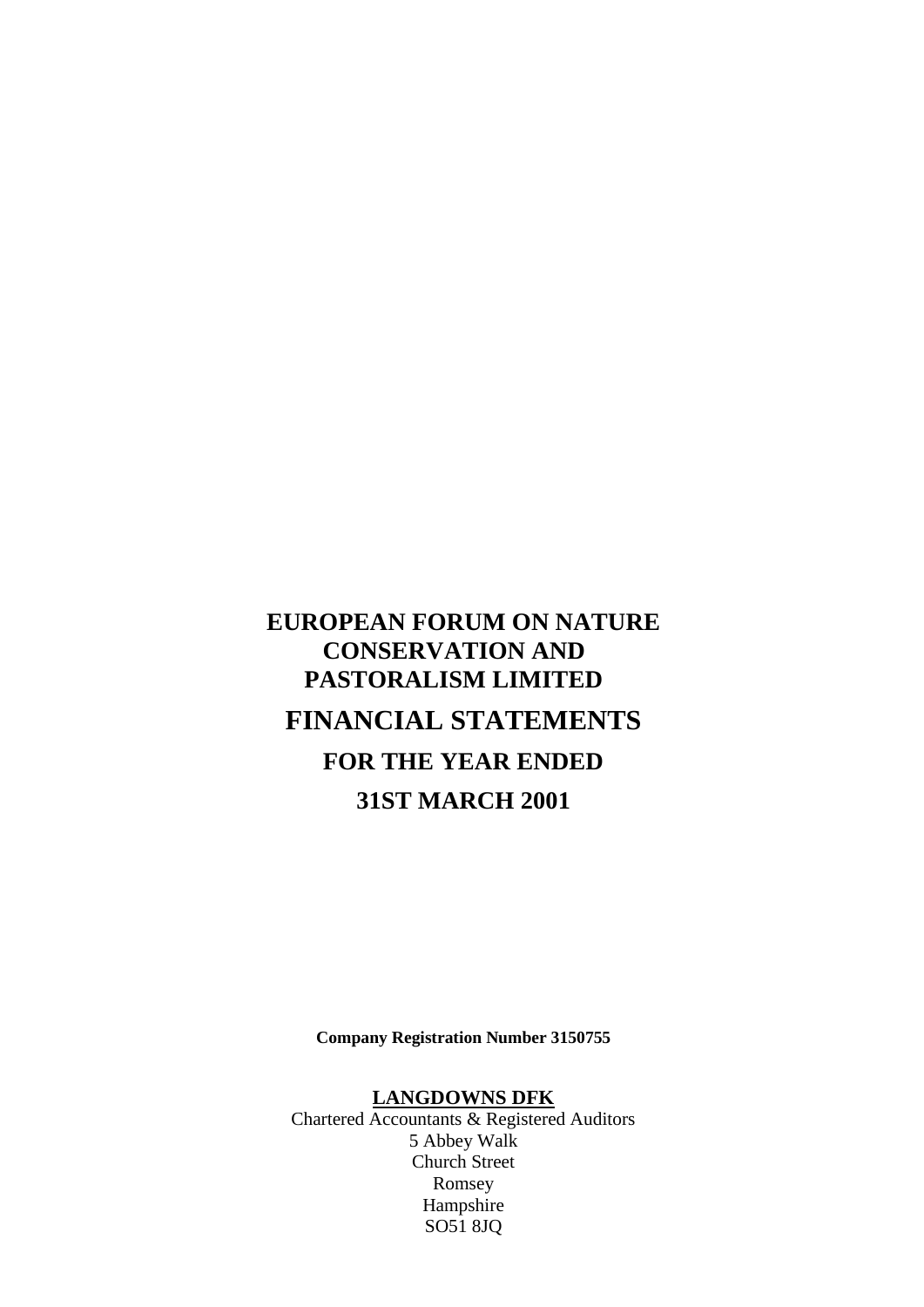# **FINANCIAL STATEMENTS**

## **YEAR ENDED 31ST MARCH 2001**

| <b>CONTENTS</b>                                                   | <b>PAGES</b>     |  |  |  |
|-------------------------------------------------------------------|------------------|--|--|--|
| Officers and professional advisers                                | 1                |  |  |  |
| The directors' report                                             | $2$ to $3$       |  |  |  |
| Auditors' report to the members                                   | $\boldsymbol{4}$ |  |  |  |
| Income and expenditure account                                    | 5                |  |  |  |
| Balance sheet                                                     | 6                |  |  |  |
| Notes to the financial statements                                 | 7 to 9           |  |  |  |
| The following page does not form part of the financial statements |                  |  |  |  |
| Detailed income and expenditure account                           | 11               |  |  |  |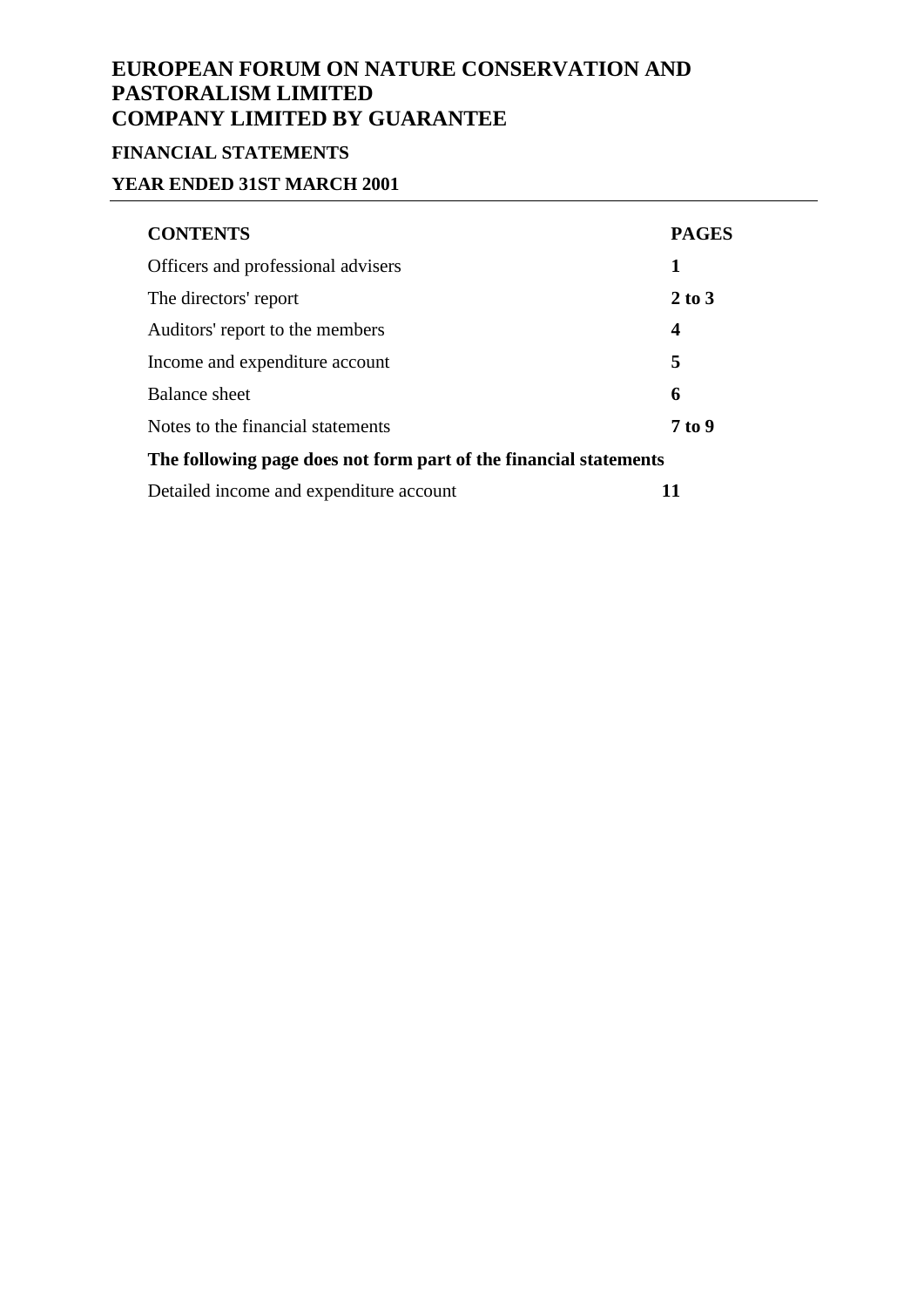## **OFFICERS AND PROFESSIONAL ADVISERS**

| The board of directors   | Dr. D. I. McCracken<br>Dr. E. M. Bignal<br>Dr. R. Luick<br>Mr J. F. Ashmode<br>Ms N. Yellachich<br>Dr. O.P. Ostermann<br>Ms A. Bamber Jones<br>Dr. M. W. Pienkowski |
|--------------------------|---------------------------------------------------------------------------------------------------------------------------------------------------------------------|
| <b>Company secretary</b> | Dr. E. M. Bignal                                                                                                                                                    |
| <b>Registered office</b> | 5 Abbey Walk<br><b>Church Street</b><br>Romsey<br>Hampshire<br>SO51 8JQ                                                                                             |
| <b>Auditors</b>          | Langdowns DFK<br><b>Chartered Accountants</b><br>& Registered Auditors<br>5 Abbey Walk<br><b>Church Street</b><br>Romsey<br>Hampshire<br>SO51 8JQ                   |
| <b>Bankers</b>           | The Royal Bank of Scotland plc<br><b>Bowmore Branch</b><br><b>Main Street</b><br>Bowmore<br>Isle of Islay<br>PA437JJ                                                |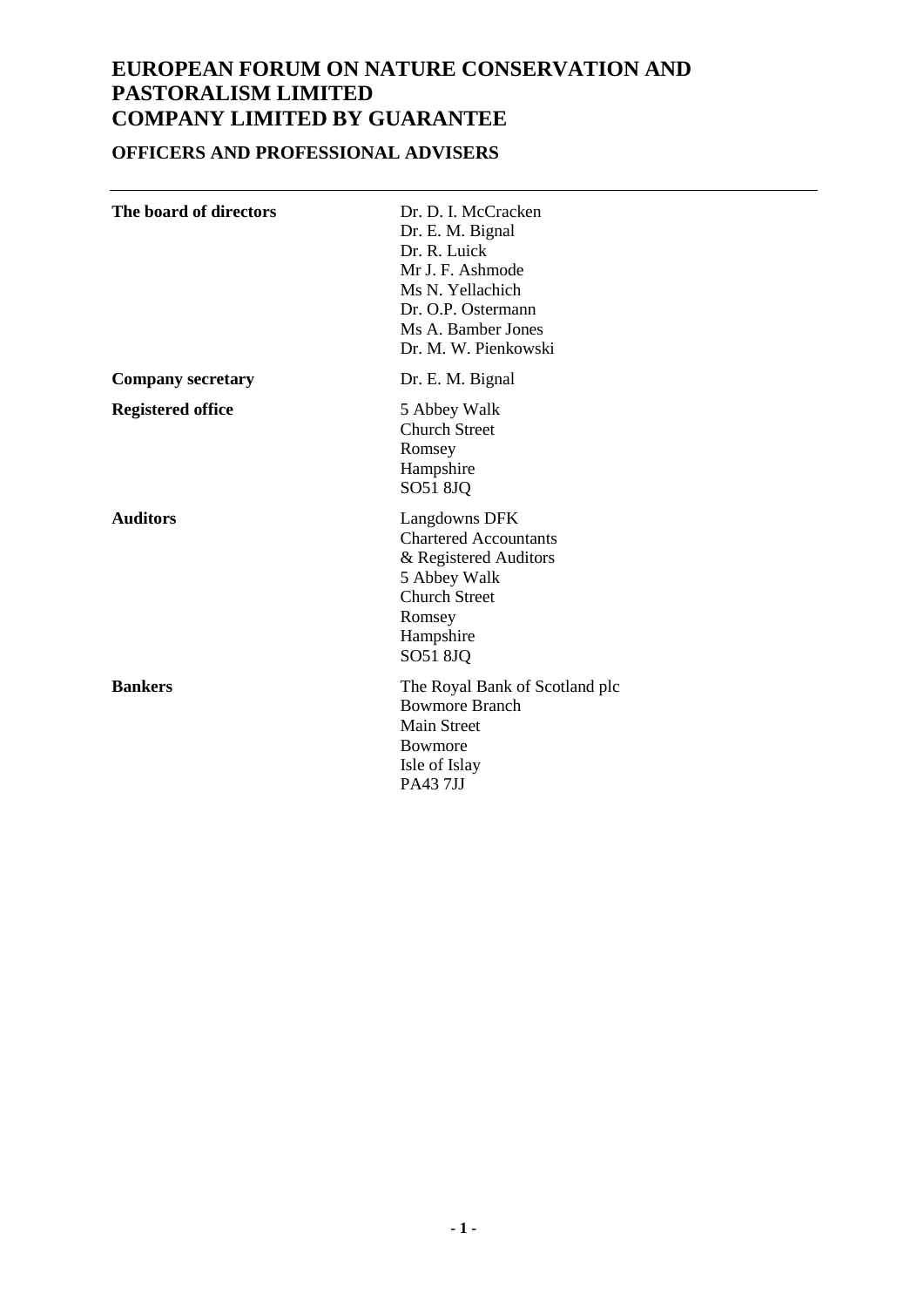### **THE DIRECTORS' REPORT**

### **YEAR ENDED 31ST MARCH 2001**

The directors have pleasure in presenting their report and the audited financial statements of the company for the year ended 31st March 2001.

#### **PRINCIPAL ACTIVITIES**

The business is conducted on a non-profit making basis, the principle activity of which is to increase the understanding of the high nature conservation and cultural value of certain farming systems.

#### **DIRECTORS**

The directors who served the company during the year were as follows:

Dr. D. I. McCracken Dr. E. M. Bignal Mrs S. D. Collinge Dr. R. Luick Mr J. F. Ashmode Ms N. Yellachich Dr. O.P. Ostermann Ms A. Bamber Jones Dr. M. W. Pienkowski

Dr. O.P. Ostermann was appointed as a director on 20th June 2000. Ms A. Bamber Jones was appointed as a director on 1st February 2001. Mrs S. D. Collinge retired as a director on 20th June 2000. Dr. M. W. Pienkowski retired as a director on 30th June 2001.

#### **DIRECTORS' RESPONSIBILITIES**

Company law requires the directors to prepare financial statements for each financial year which give a true and fair view of the state of affairs of the company at the end of the year and of the surplus or deficiency for the year then ended.

In preparing those financial statements, the directors are required to select suitable accounting policies, as described on page 7, and then apply them on a consistent basis, making judgements and estimates that are prudent and reasonable. The directors must also prepare the financial statements on the going concern basis unless it is inappropriate to presume that the company will continue in business.

The directors are responsible for keeping proper accounting records which disclose with reasonable accuracy at any time the financial position of the company and to enable them to ensure that the financial statements comply with the Companies Act 1985. The directors are also responsible for safeguarding the assets of the company and hence for taking reasonable steps for the prevention and detection of fraud and other irregularities.

#### **AUDITORS**

A resolution to re-appoint Langdowns DFK as auditors for the ensuing year will be proposed at the annual general meeting in accordance with section 385 of the Companies Act 1985.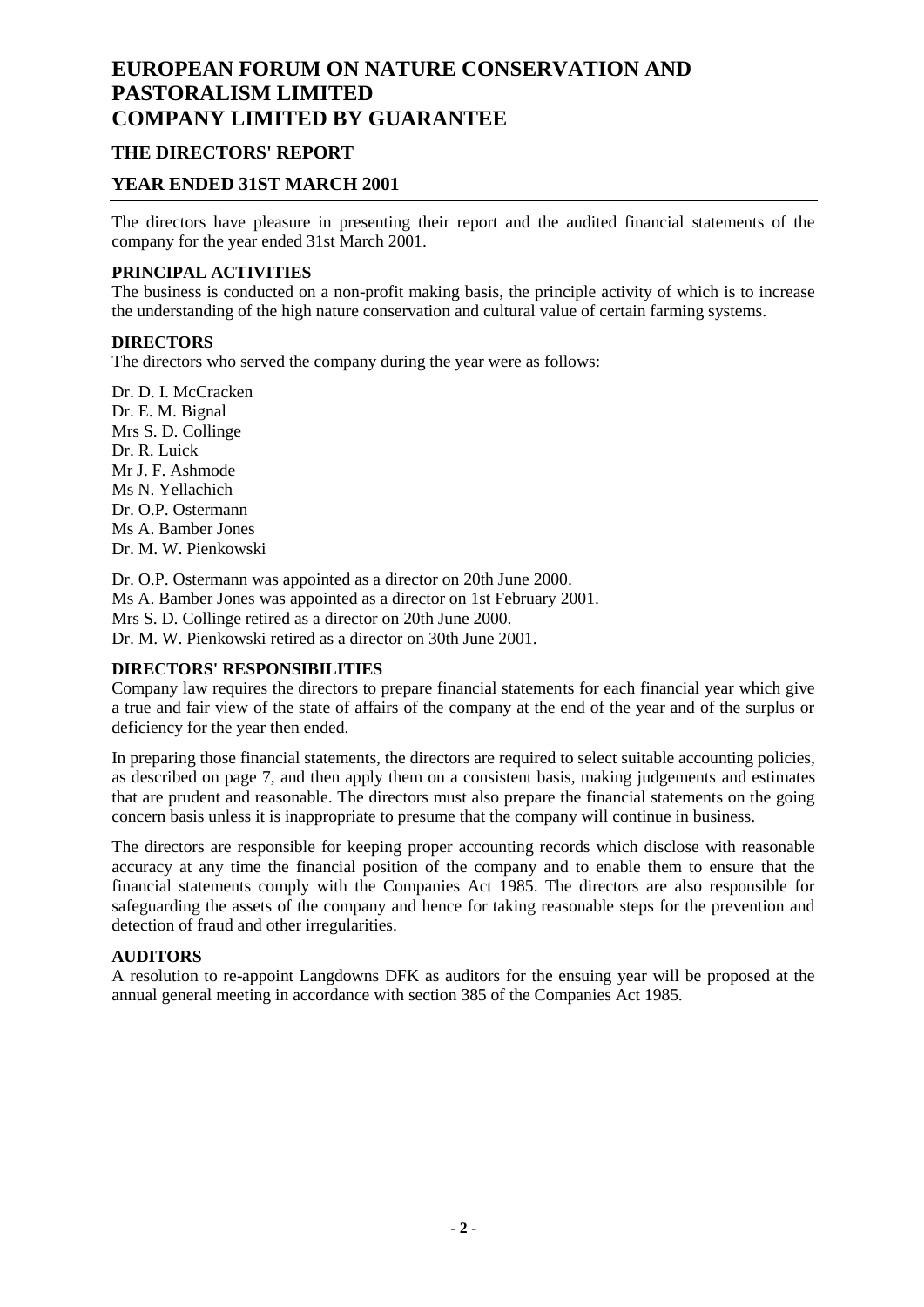### **THE DIRECTORS' REPORT** *(continued)*

### **YEAR ENDED 31ST MARCH 2001**

### **SMALL COMPANY PROVISIONS**

This report has been prepared in accordance with the special provisions for small companies under Part VII of the Companies Act 1985.

Signed by order of the directors

DR. E. M. BIGNAL Company Secretary

Approved by the directors on 4th June 2001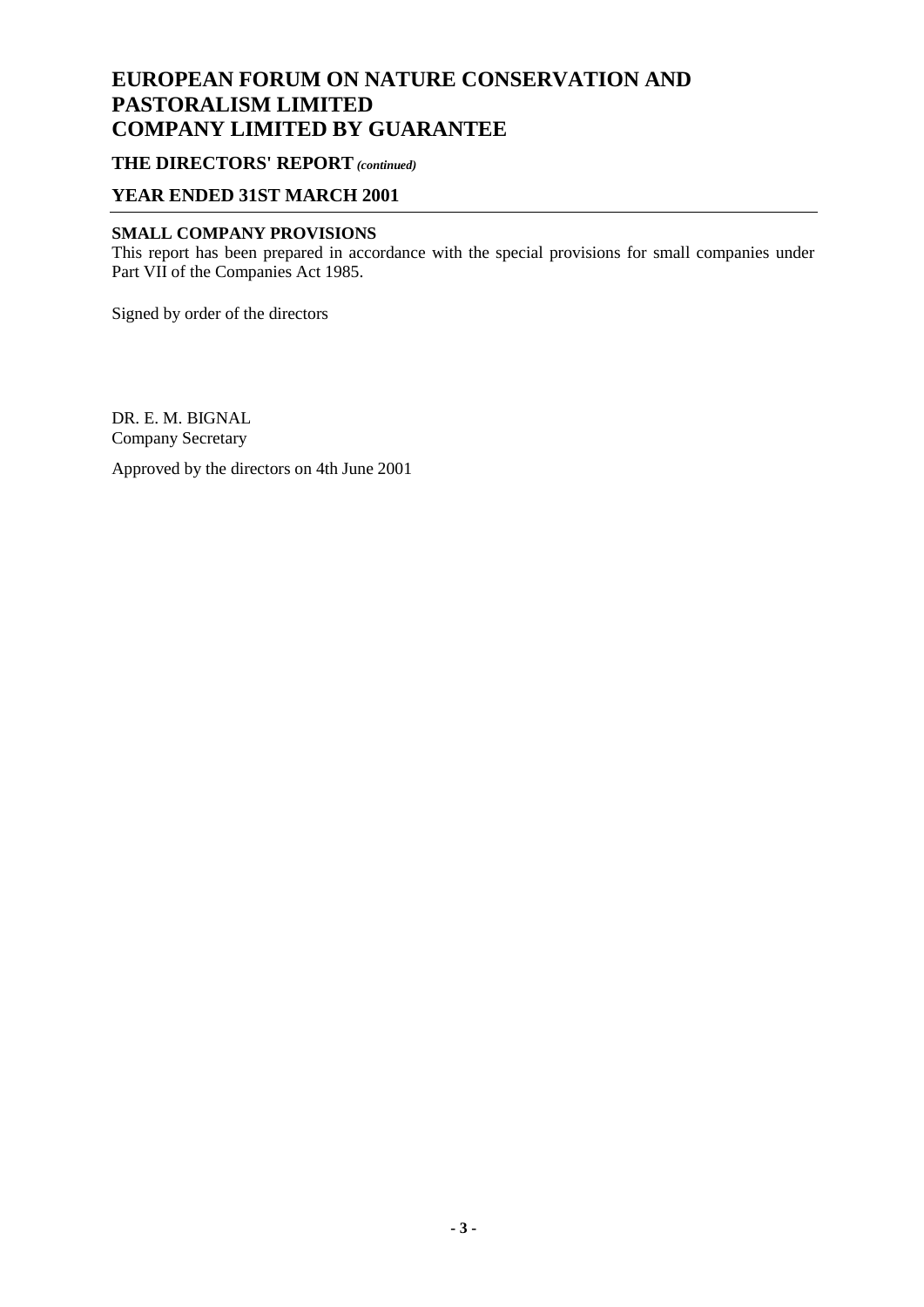# **EUROPEAN FORUM ON NATURE CONSERVATION AND PASTORALISM LIMITED COMPANY LIMITED BY GUARANTEE AUDITORS' REPORT TO THE MEMBERS**

### **YEAR ENDED 31ST MARCH 2001**

We have audited the financial statements on pages 5 to 9 which have been prepared in accordance with the Financial Reporting Standard for Smaller Entities (effective March 2000), under the historical cost convention and the accounting policies set out on page 7.

#### **RESPECTIVE RESPONSIBILITIES OF THE DIRECTORS AND THE AUDITORS**

As described on page 2, the company's directors are responsible for the preparation of the financial statements. It is our responsibility to form an independent opinion, based on our audit, on those statements and to report our opinion to you.

#### **BASIS OF AUDIT OPINION**

We conducted our audit in accordance with Auditing Standards issued by the Auditing Practices Board. An audit includes examination, on a test basis, of evidence relevant to the amounts and disclosures in the financial statements. It also includes an assessment of the significant estimates and judgements made by the directors in the preparation of the financial statements, and of whether the accounting policies are appropriate to the company's circumstances, consistently applied and adequately disclosed.

We planned and performed our audit so as to obtain all the information and explanations which we considered necessary in order to provide us with sufficient evidence to give reasonable assurance that the financial statements are free from material misstatement, whether caused by fraud or other irregularity or error. In forming our opinion we also evaluated the overall adequacy of the presentation of information in the financial statements.

#### **OPINION**

In our opinion the financial statements give a true and fair view of the state of the company's affairs as at 31st March 2001 and of the surplus of the company for the year then ended, and have been properly prepared in accordance with the Companies Act 1985.

Hampshire  $SO<sub>51</sub>$  8JO 28<sup>th</sup> October 2002

5 Abbey Walk LANGDOWNS DFK Church Street Chartered Accountants Romsey & Registered Auditors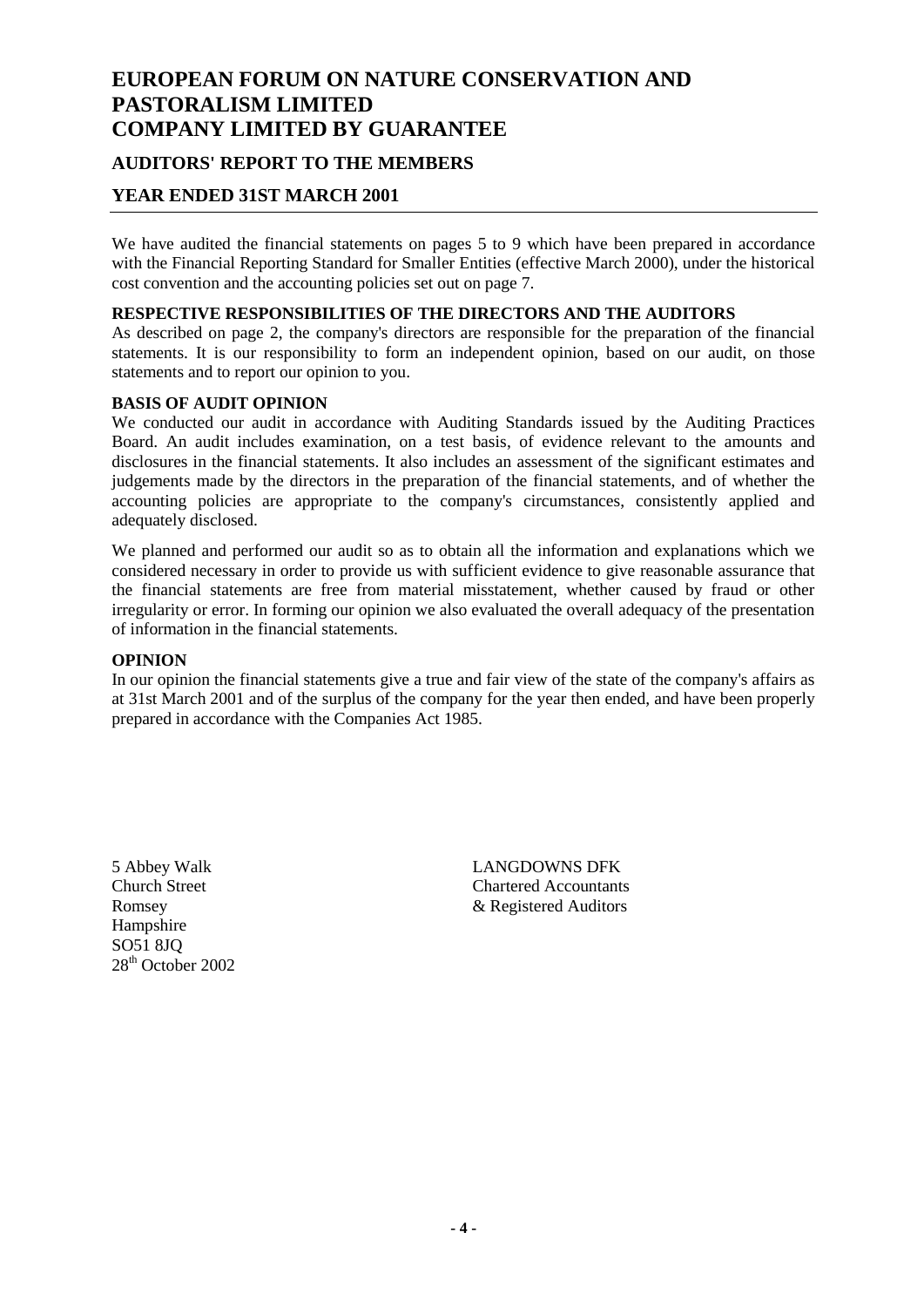### **INCOME AND EXPENDITURE ACCOUNT**

### **YEAR ENDED 31ST MARCH 2001**

|                                       | <b>Note</b>  | 2001<br>£ | 2000<br>£ |
|---------------------------------------|--------------|-----------|-----------|
| <b>TURNOVER</b>                       |              | 180,576   | 176,079   |
| Administrative expenses               |              | 180,544   | 183,497   |
| <b>OPERATING SURPLUS/(DEFICIENCY)</b> | $\mathbf{2}$ | 32        | (7, 418)  |
| Interest receivable                   |              | 864       | 790       |
| SURPLUS/(DEFICIENCY) ON ORDINARY      |              |           |           |
| <b>ACTIVITIES BEFORE TAXATION</b>     |              | 896       | (6,628)   |
| RETAINED SURPLUS/(DEFICIENCY) FOR THE |              |           |           |
| <b>FINANCIAL YEAR</b>                 |              | 896       | (6,628)   |
|                                       |              | -----     |           |

**The notes on pages 7 to 9 form part of these financial statements.**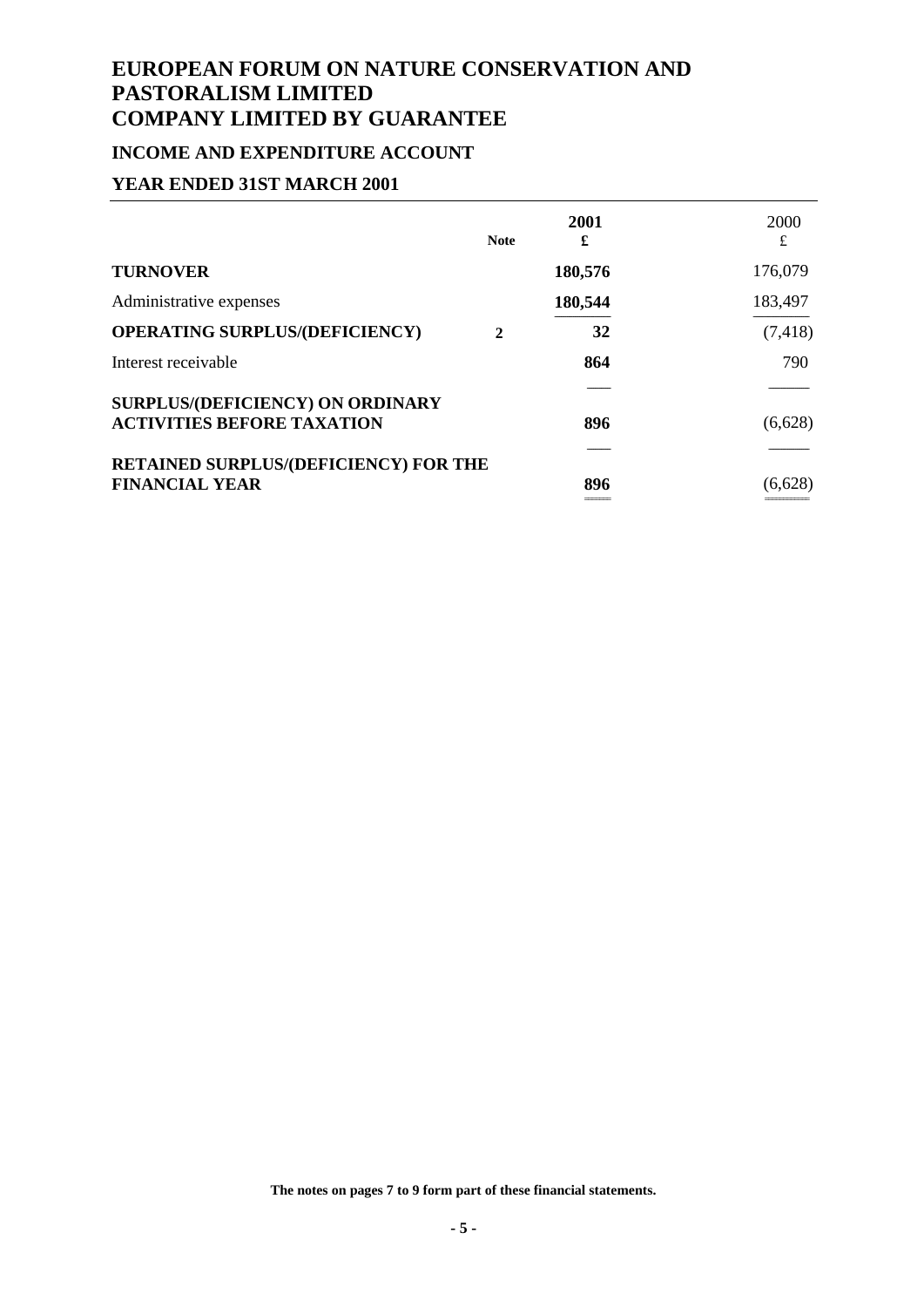#### **BALANCE SHEET**

#### **31ST MARCH 2001**

|                                              |             | 2001   |        | 2000   |        |
|----------------------------------------------|-------------|--------|--------|--------|--------|
|                                              | <b>Note</b> | £      | £      | £      | £      |
| <b>FIXED ASSETS</b>                          |             |        |        |        |        |
| Tangible assets                              | 3           |        |        |        | 4,515  |
| <b>CURRENT ASSETS</b>                        |             |        |        |        |        |
| Debtors                                      | 4           | 31,369 |        | 27,522 |        |
| Cash at bank and in hand                     |             | 16,594 |        | 14,912 |        |
|                                              |             | 47,963 |        | 42,434 |        |
| <b>CREDITORS: Amounts falling due</b>        |             |        |        |        |        |
| within one year                              | 5           | 1,528  |        | 1,410  |        |
| <b>NET CURRENT ASSETS</b>                    |             |        | 46,435 |        | 41,024 |
| <b>TOTAL ASSETS LESS CURRENT LIABILITIES</b> |             |        | 46,435 |        | 45,539 |
| <b>RESERVES</b>                              | 7           |        |        |        |        |
| Income and Expenditure Account               | 8           |        | 46,435 |        | 45,539 |
| <b>MEMBERS' FUNDS</b>                        |             |        | 46,435 |        | 45,539 |
|                                              |             |        |        |        |        |

These financial statements have been prepared in accordance with the special provisions for small companies under Part VII of the Companies Act 1985 and with the Financial Reporting Standard for Smaller Entities (effective March 2000).

These financial statements were approved by the directors on the 4th June 2001 and are signed on their behalf by:

DR. D. I. McCRACKEN Director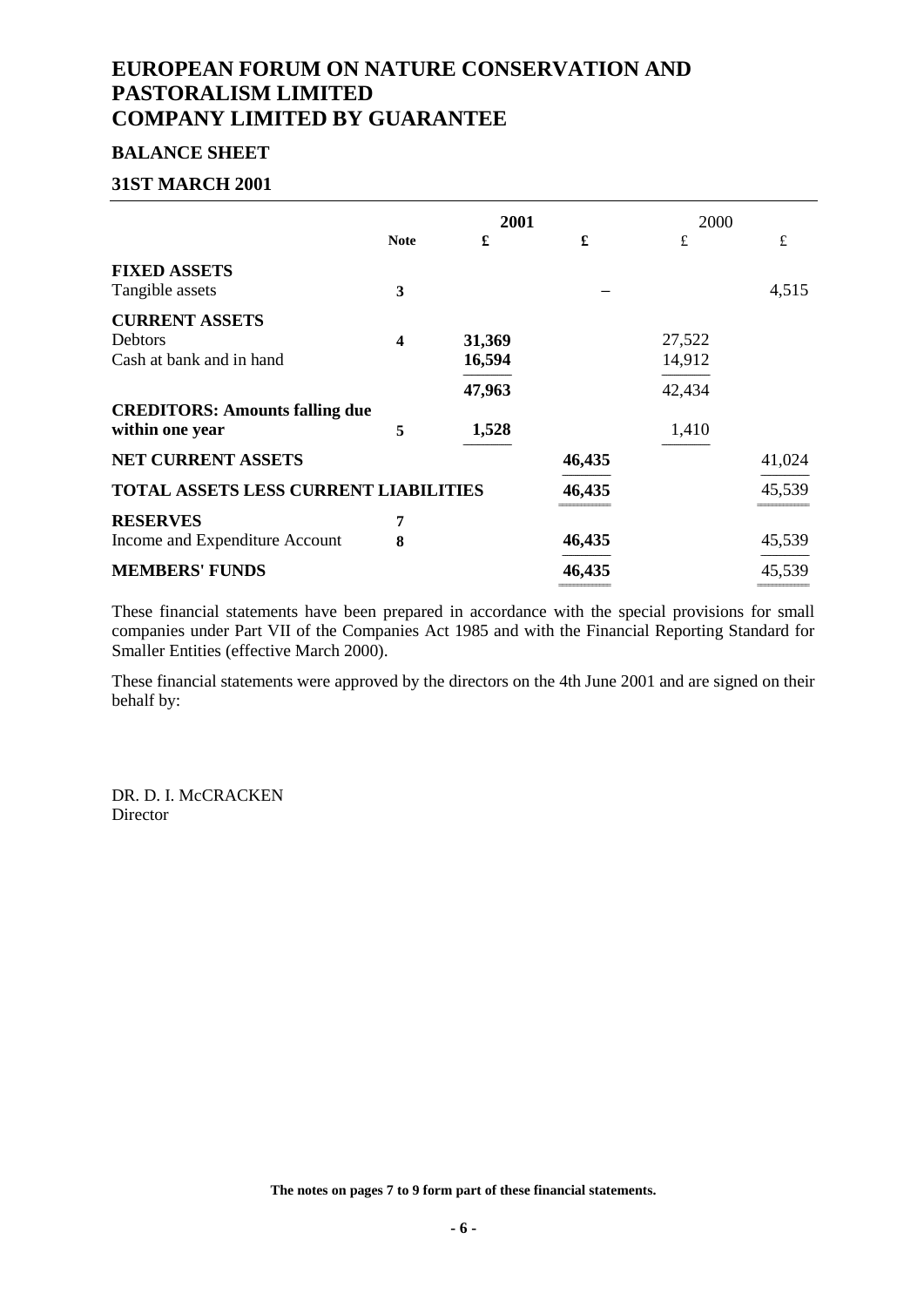### **NOTES TO THE FINANCIAL STATEMENTS**

#### **YEAR ENDED 31ST MARCH 2001**

#### **1. ACCOUNTING POLICIES**

#### **Basis of accounting**

The financial statements have been prepared under the historical cost convention, and in accordance with the Financial Reporting Standard for Smaller Entities (effective March 2000).

#### **Income**

Income represents the total grants, contributions and proceeds from the sale of publications due in the year.

#### **Depreciation**

Depreciation is calculated so as to write off the cost of an asset, less its estimated residual value, over the useful economic life of that asset as follows:

| Fixtures & Fittings | 20 % reducing balance per annum |
|---------------------|---------------------------------|
| Equipment           | 33.3 % straight line per annum  |

#### **Foreign currencies**

Assets and liabilities in foreign currencies are translated into sterling at the rates of exchange ruling at the balance sheet date. Transactions in foreign currencies are translated into sterling at the rate of exchange ruling at the date of the transaction. Exchange differences are taken into account in arriving at the operating surplus.

### **2. OPERATING SURPLUS/(DEFICIT)**

Operating surplus/(deficit) is stated after charging:

|                                          | 2001  | <b>2000</b> |
|------------------------------------------|-------|-------------|
|                                          |       |             |
| Depreciation                             | 2,675 | 1.724       |
| Auditors remuneration                    | 1,880 | 1,452       |
| Net loss on foreign currency translation | 1.276 | 220         |
|                                          |       |             |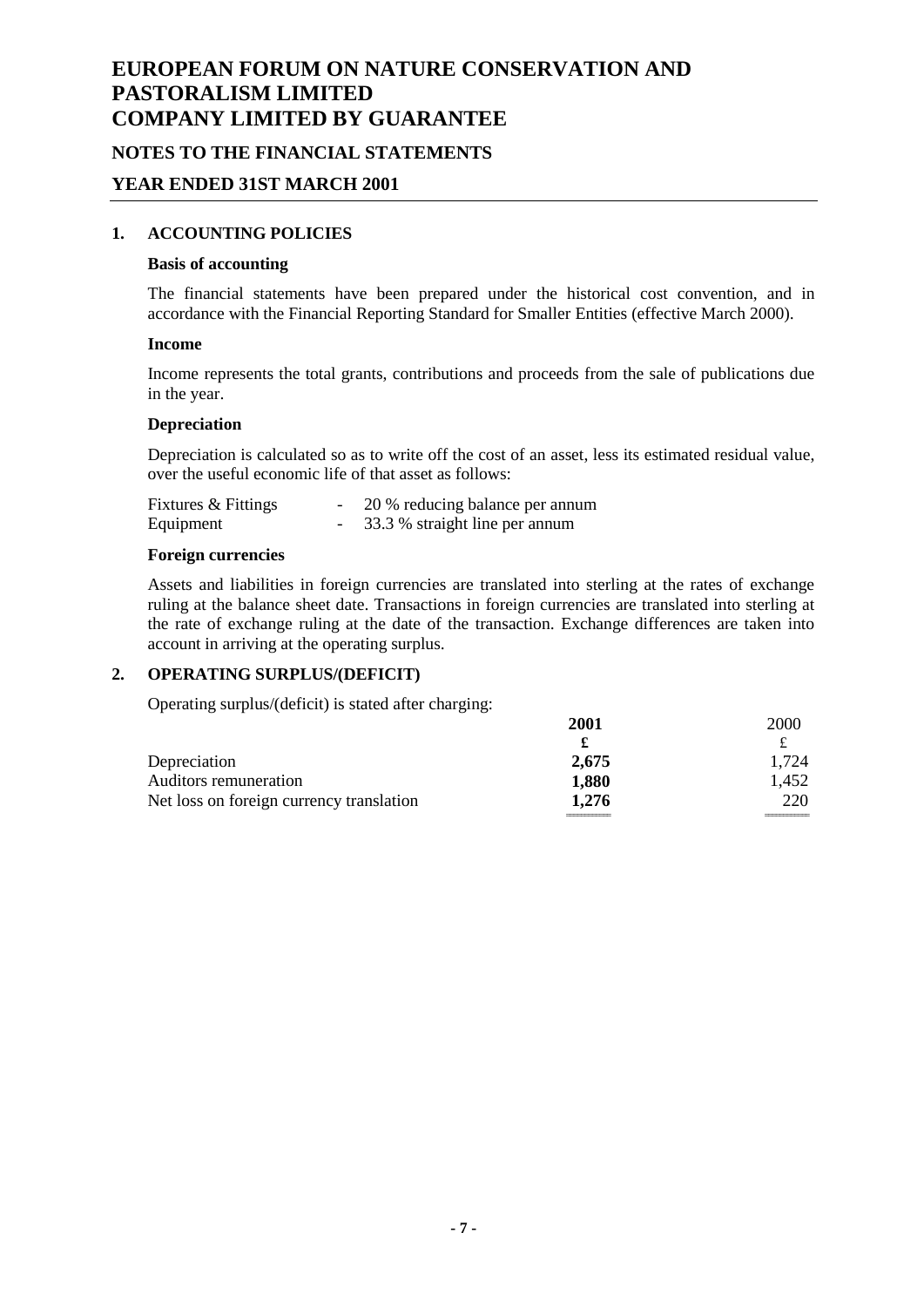### **NOTES TO THE FINANCIAL STATEMENTS**

### **YEAR ENDED 31ST MARCH 2001**

#### **3. TANGIBLE FIXED ASSETS**

**4. DEBTORS**

|    |                                                       | <b>Fixtures &amp;</b><br><b>Fittings</b><br>£ | Equipment<br>£ | <b>Total</b><br>£ |
|----|-------------------------------------------------------|-----------------------------------------------|----------------|-------------------|
|    | <b>COST</b>                                           |                                               |                |                   |
|    | At 1st April 2000                                     | 1,706                                         | 6,735          | 8,441             |
|    | Disposals                                             | (1,706)                                       | (6,735)        | (8, 441)          |
|    | At 31st March 2001                                    |                                               |                |                   |
|    | <b>DEPRECIATION</b>                                   |                                               |                |                   |
|    | At 1st April 2000                                     | 213                                           | 3,713          | 3,926             |
|    | Charge for the year                                   | 299                                           | 2,335          | 2,634             |
|    | On disposals                                          | (512)                                         | (6,048)        | (6, 560)          |
|    | At 31st March 2001                                    |                                               |                |                   |
|    | <b>NET BOOK VALUE</b>                                 |                                               |                |                   |
|    | At 31st March 2001                                    |                                               |                |                   |
|    | At 31st March 2000                                    | 1,493                                         | 3,022          | 4,515             |
| 4. | <b>DEBTORS</b>                                        |                                               |                |                   |
|    |                                                       | 2001                                          |                | 2000              |
|    |                                                       | £                                             |                | $\mathbf f$       |
|    | <b>Trade debtors</b>                                  | 31,369                                        |                | 27,500            |
|    | Other debtors                                         |                                               |                | 22                |
|    |                                                       | 31,369                                        |                | 27,522            |
| 5. | <b>CREDITORS: Amounts falling due within one year</b> |                                               |                |                   |
|    |                                                       | 2001                                          |                | 2000              |
|    |                                                       | £                                             |                | $\pounds$         |
|    | Other creditors                                       | 1,528                                         |                | 1,410             |
|    |                                                       |                                               |                |                   |

### **6. RELATED PARTY TRANSACTIONS**

During the year ended 31<sup>st</sup> March 2001, £3,300 (2000 - £3,840) was paid to Dr M. Pienkowski as an allowance for office and storage space.

### **7. COMPANY LIMITED BY GUARANTEE**

The company is limited by £1 guarantee given by each of the members.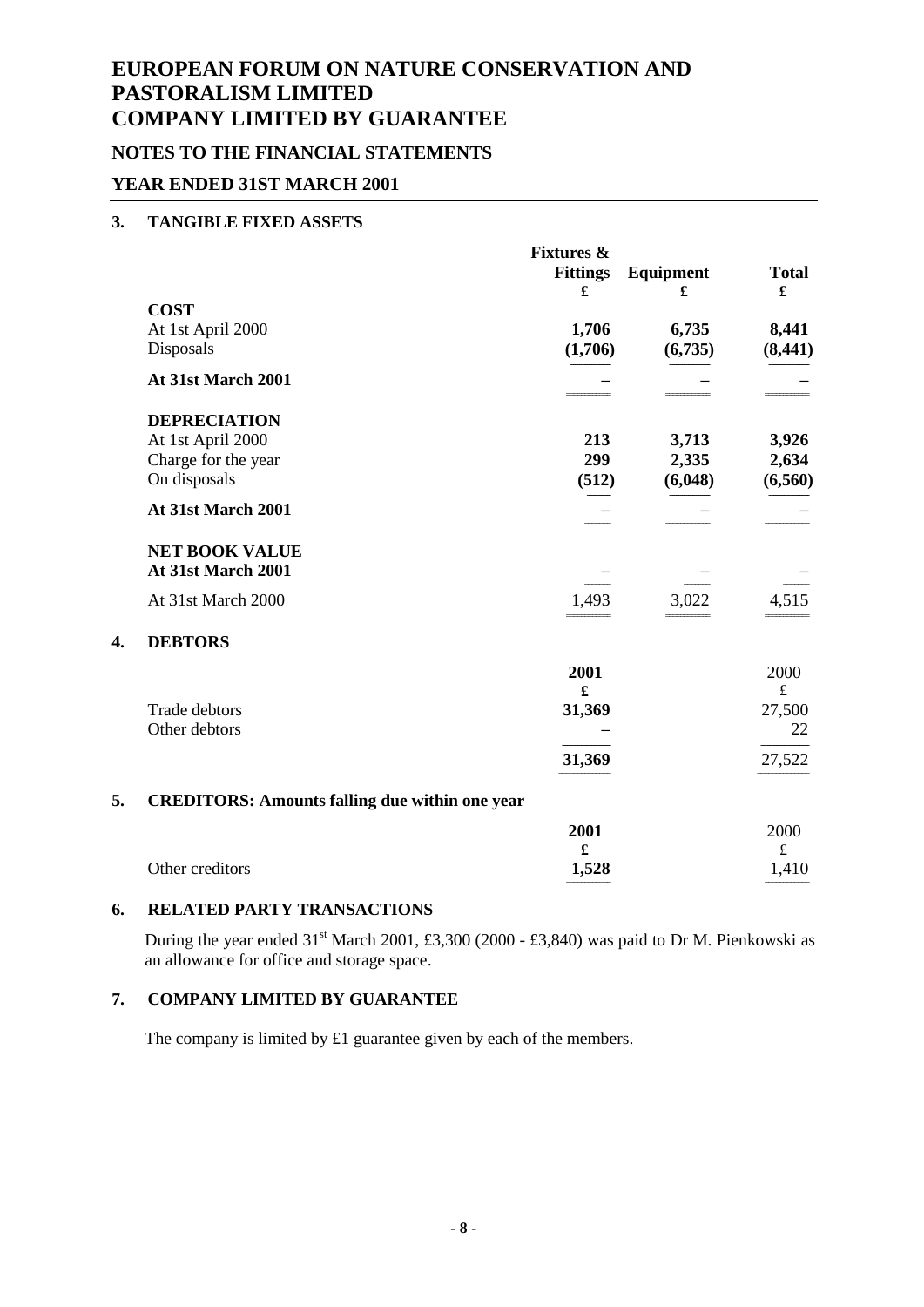## **NOTES TO THE FINANCIAL STATEMENTS**

### **YEAR ENDED 31ST MARCH 2001**

### **8. INCOME AND EXPENDITURE ACCOUNT**

|                                                   | 2001                          | 2000    |
|---------------------------------------------------|-------------------------------|---------|
|                                                   |                               |         |
| Balance brought forward                           | 45,539                        | 52,167  |
| Retained surplus/(accumulated deficiency) for the |                               |         |
| financial year                                    | 896                           | (6,628) |
| Balance carried forward                           | 46,435<br>------------------- | 45,539  |
|                                                   |                               |         |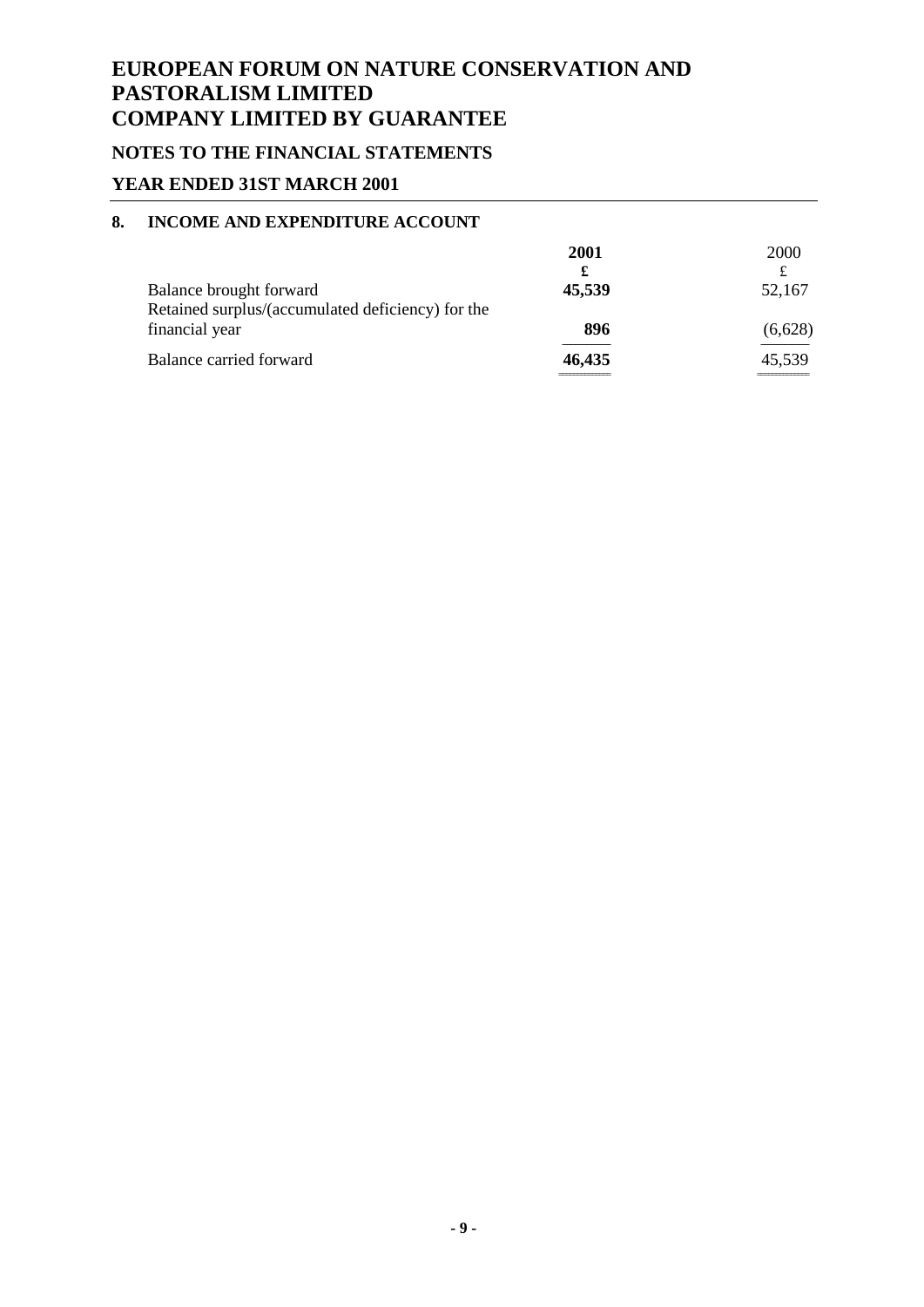# **EUROPEAN FORUM ON NATURE CONSERVATION AND PASTORALISM LIMITED COMPANY LIMITED BY GUARANTEE MANAGEMENT INFORMATION**

**YEAR ENDED 31ST MARCH 2001**

**The following page does not form part of the statutory financial statements which are the subject of the auditors' report on page 4**.